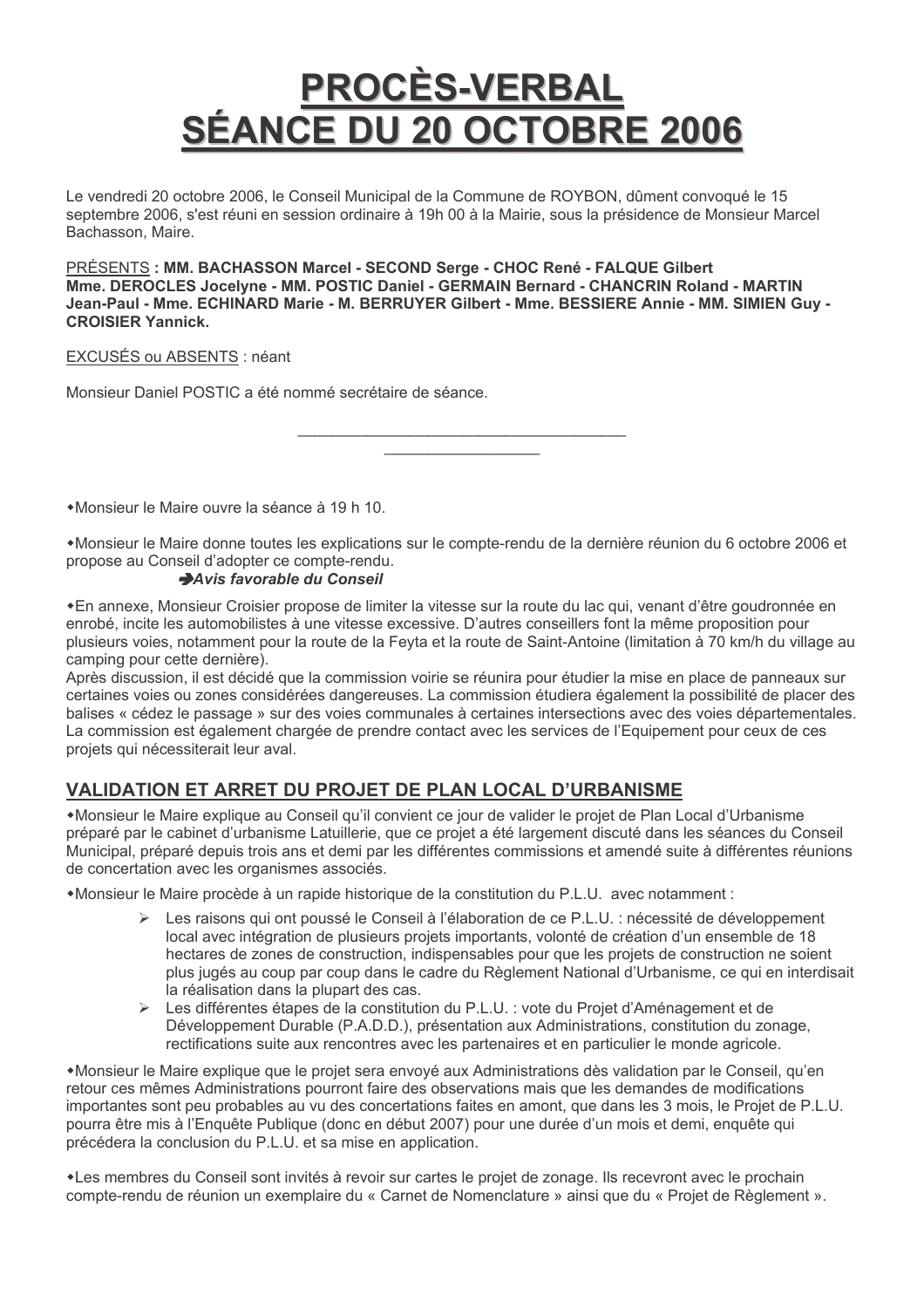• Suite à ces différentes informations et discussions, Monsieur le Maire propose au Conseil de délibérer afin d'arrêter et de valider le projet communal de Plan Local d'Urbanisme, de valider le bilan de la concertation et de l'autoriser à communiquer ce projet à l'ensemble des Personnes Publiques Associées.

## Avis favorable du Conseil

\*En annexe, Jean-Paul Martin évoque les difficultés d'application des prescriptions du Service Public d'Assainissement Non Collectif (SPANC).

\*En annexe, Monsieur le Maire explique au Conseil les derniers développements du projet de la société Casino : une possibilité d'implanter une supérette dans le bas du village existe.

Mme Marie Echinard exprime ses craintes par rapport au maintien du commerce local suite à ce nouveau projet, craintes déjà exprimées suite au projet de contournement.

#### Un débat s'engage.

Des arguments sont donnés à Mme Echinard, visant à la rassurer :

- La disparition de « petit Casino », probable à moyen terme, par manque de rentabilité, si rien n'était modifié dans la situation actuelle, serait un motif supplémentaire pour le déplacement de la clientèle sur les communes extérieures, élément dont les commerces de centre-village pâtiraient inévitablement.
- La construction d'une supérette moderne et de surface optimisée (minimum 200m<sup>2</sup> + réserve), associée à la reconstruction imminente de la station-service, constituerait un point fort de fixation de la clientèle sur la commune, élément dont les commerces de centre-village profiteraient de façon certaine.
- Le contournement, tel qu'il a été voulu, n'est pas une déviation. Les automobilistes seront toujours invités à passer dans l'agglomération.

# PROJET D'IMPLANTATION D'UN CENTRE DE STOCKAGE POUR LES DECHETS DE **CLASSE 2**

\*Monsieur le Maire informe officiellement le Conseil de l'éventualité d'une installation sur le territoire communal d'un centre de stockage pour les déchets de classe 2.

\*Monsieur le Maire rappelle et précise...

- ► Qu'il a été informé officiellement par monsieur le Préfet en juillet 2006 que l'Etat et le Conseil Général étaient conjointement à la recherche (autorisation préfectorale mais compétence départementale) d'une solution alternative à la décharge d'Izeaux (site fermé en cours de démantèlement).
- > Que dans le cadre du Plan Départemental d'Elimination des Déchets, un comité de pilotage associant Monsieur le Préfet, la Fédération Rhône-Alpes de Protection de la Nature (FRAPNA), le Bureau de Recherche géologiques et Minières (BRGM), la Direction Départementale de l'Agriculture (DDA) ... était chargé de cette recherche et que les premières études laissaient entrevoir une possibilité d'implantation sur 7 sites en Isère, dont 3 sur la commune de Roybon.
- Qu'il a informé les adjoints pour premiers avis et échanges de vues sur le sujet dès le mois d'août.
- ► Qu'il a informé tous les conseillers municipaux pour nouvel avis et nouvel échange de vues dans le cadre d'une réunion inter-commissions dès le mois de septembre, suite à une rencontre avec Monsieur Le Préfet
- ► Que cette progressivité dans l'information était nécessaire, vu la confidentialité souhaitée par le Préfet, la nécessité d'avoir une approche sereine du proiet et l'état d'avancement des études. Le Conseil Municipal demeurera très à l'écoute de l'évolution des différentes études en cours de réalisation.

\*Sur les plan techniques et pratiques, Monsieur le Maire rappelle et précise...

- > Qu'un Centre de Stockage de Classe 2 recueille des déchets à faible dégradation biologique, ni dangereux ni toxiques comme des rebuts plastiques, des encombrants, des plâtres, des mâchefers non valorisables...
- > Qu'il existe évidemment des règles de protection de l'environnement. Il s'agit d'une installation classée autorisée par arrêté préfectoral après enquête publique et règlementée conformément à l'arrêté ministériel de 09 Septembre 1997 qui fixe les conditions techniques applicables, dont la protection des eaux souterraines ou superficielles.
- > La protection des eaux souterraines nécessite un double niveau de protection dont barrière de sécurité constituée par la roche du site avec une norme de perméabilité à respecter, et pose de géomembrane ou tout autre dispositif équivalent surmonté d'une couche de drainage.
	- Il y a aménagement pour assurer la gestion des eaux météoriques avec création de fossés drainants ceinturant la zone qui est exploitée par alvéoles successives de 2500m<sup>2</sup> pour limiter les lixiviats, ces derniers étant récupérés par un dispositif, et stockés en attente d'évacuation vers une station d'épuration.
	- Il y a aménagement pour assurer le captage et le traitement du biogaz (qui est détruit par combustion).
	- Il y a remise en état, et aménagement paysagé des alvéoles au fur et à mesure.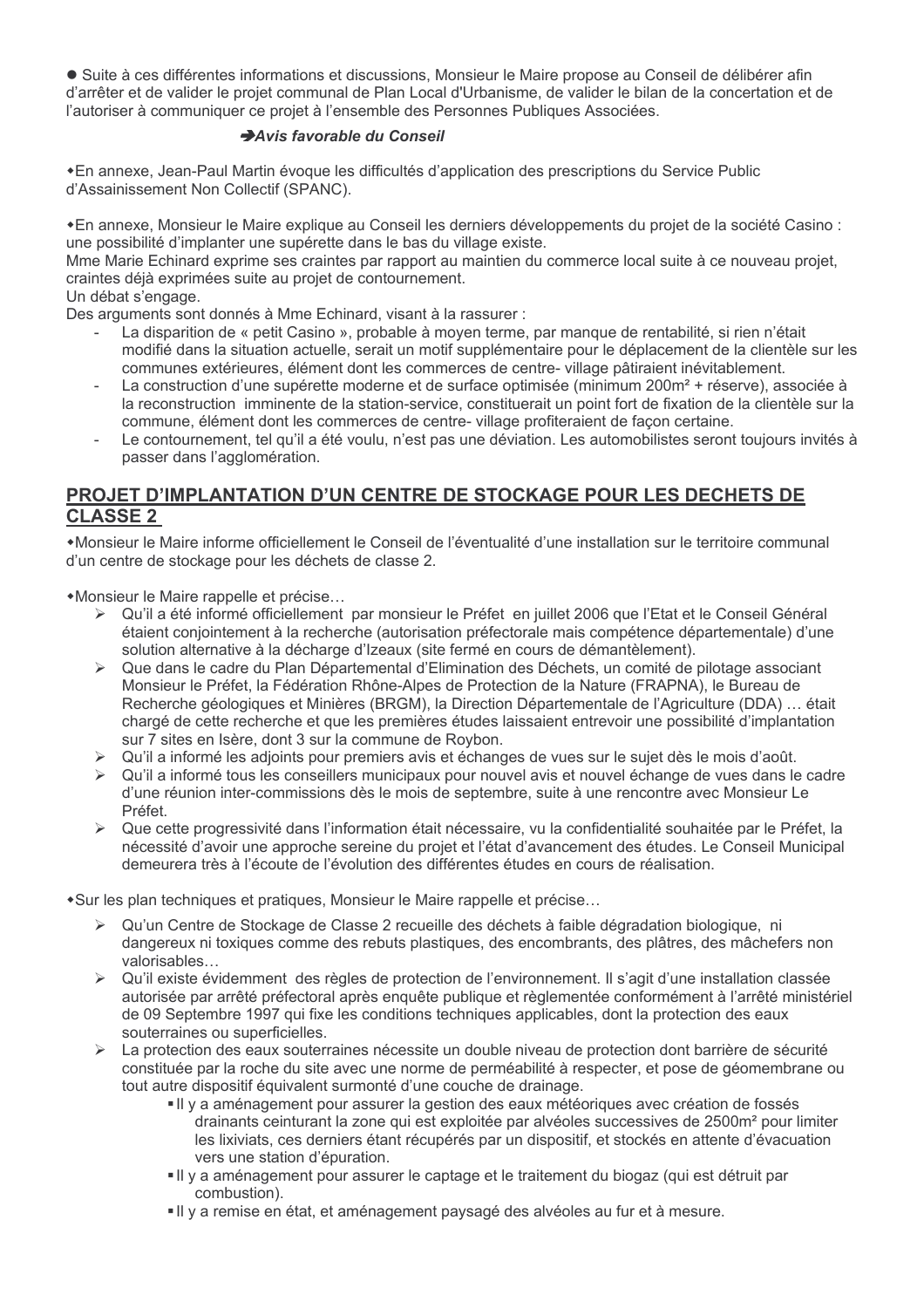- Il y aurait vigilance pour le contrôle des déchets entrants : contrôle visuel aux centres de tri, sur site, procédure préalable d'information auprès du producteur...
- Il v a contrôle pour vérifier le fonctionnement de l'installation : lixiviats, rejets gazeux, eaux de ruissellement...
- Il a chaque année un rapport d'information livré au public, faisant état des différents contrôles et du fonctionnement de l'installation.
- ► Que ces Centres de Stockage doivent être implantés dans un contexte géologique et hydrogéologique favorable, afin de garantir l'imperméabilité du sol.
- ► Que ces Centres de Stockage doivent être à une distance minimum des zones habitées (200 mètres) ou sensibles (zone de captage des eaux par exemple).
- > Que ce projet réalisé pour une durée d'environ 20/25 ans concernerait une zone de 20 ha associée à une zone neutre de protection de 20 ha.
- Qu'un tel centre de stockage de déchet génèrerait un trafic de l'ordre de 50 camions par jour.
- $\blacktriangleright$ Que l'implantation d'un tel centre représenterait pour la commune une rentrée supplémentaire de taxes et des aides diverses substantielles pour la réalisation de nos projets.

\*Après débat au sein du Conseil, il est avéré que comme lors de la réunion inter-commissions, les avis et discussions de ce jour laissent apparaître :

- ► Une attitude responsable de chacun enregistrant le fait que ce projet émane de l'Etat et du Département et qu'il ne peut y être répondu par un refus catégorique du type « Pas chez nous ! ».
- ▶ Une unanimité pour accueillir ce projet par une attitude d'ouverture tout en restant très vigilants à l'évolution du dossier, et se réservant tout changement d'avis pour le cas où des informations importantes n'auraient pas été livrées, ou les contreparties ne seraient pas officialisées.

\*Dans l'état actuel des informations qui leur sont livrées, les membres du Conseil restent donc ouverts à la négociation mais, en tout état de cause, le Conseil ne se prononcerait favorablement que si et seulement si :

- Une information globale et complète est donnée sur la question.
- Les études diverses d'implantation sont bien réalisées sur les trois sites de la commune pressentis, de  $\blacktriangleright$ manière équitable, sans qu'il y ait d'à-priori sur l'un ou l'autre site.
- $\rightarrow$ Des assurances sont données afin que ce site soit exemplaire sur le plan environnemental, avec adoption d'une charte environnementale et précisions sur les modes de surveillance du site pendant toute la durée de l'exploitation.
- Des contreparties financières sont données, permettant à la commune de faire face à son développement,  $\triangleright$ avec notamment des aides accrues au financement de certaines réalisations nécessaires, en évitant d'accroître la fiscalité (gymnase des Collèges, déversoir au lac, requalification de la zone de loisirs, mise aux normes des voiries communales, aménagement de la salle des fêtes... de la mairie, des entrées du village, aménagement de la traversée du village et des places, chaufferie bois, mise aux normes de certaines voies départementale si le trafic le nécessite...) et inscription de projets départementaux ou nationaux d'établissements sanitaires demandés par la commune (Etablissement pour handicapés, établissement pour personnes âgées dépendantes), aménagement de l'hôpital, blanchisserie...

•Monsieur le Maire indique au Conseil qu'il a pris rendez-vous le 8 novembre prochain avec Madame la Ministre de l'Environnement, conjointement avec Georges Colombier, député de la circonscription, pour faire un point très précis sur les éléments du dossier.

## **CONSTRUCTION DE LA STATION-SERVICE ET PROJET DE LOCATION-VENTE**

\*Monsieur le Maire informe le Conseil que le permis de construire de la station-service a été reçu ce jour en Mairie. Il rappelle que cette reconstruction constitue pour la Commune un point très positif, que le projet a été monté de sorte que les dépenses soient optimisées, que les subventions accordées ont été substantielles, et que la Commune dégagera une recette par la location de l'appartement qui était auparavant loué pour une somme modique aux gérants de la station.

•Il annonce que les travaux démarreront le 10 décembre, que la station devrait être opérationnelle en janvier 2007 et que le gérant a pour projet de construire un petit abri devant le garage pour faciliter la surveillance et les opérations de paiement.

•Il donne toutes les explications concernant la proposition de location-vente à Monsieur Pascal Bayle.

- ≻ Cette location sera d'un montant de 184 € / mois et courra sur une durée de 186 mois. Le paiement sera effectif dès le début de la location. Une durée d'essai d'un an est prévue.
- $\blacktriangleleft$ En cas de cessation ou de vente en cours de bail. l'exploitant devra solder le montant restant dû jusqu'à la fin du bail ou abandonnera à la Commune et sans indemnité la propriété totale de la station. Monsieur le Maire précise que cette formule permettra d'assurer et pérenniser une location séparée du logement qui était « rattaché » à l'ancienne station.

• Monsieur le Maire propose au Conseil de délibérer pour pouvoir adopter et contractualiser cette proposition de location-vente.

## Avis favorable du Conseil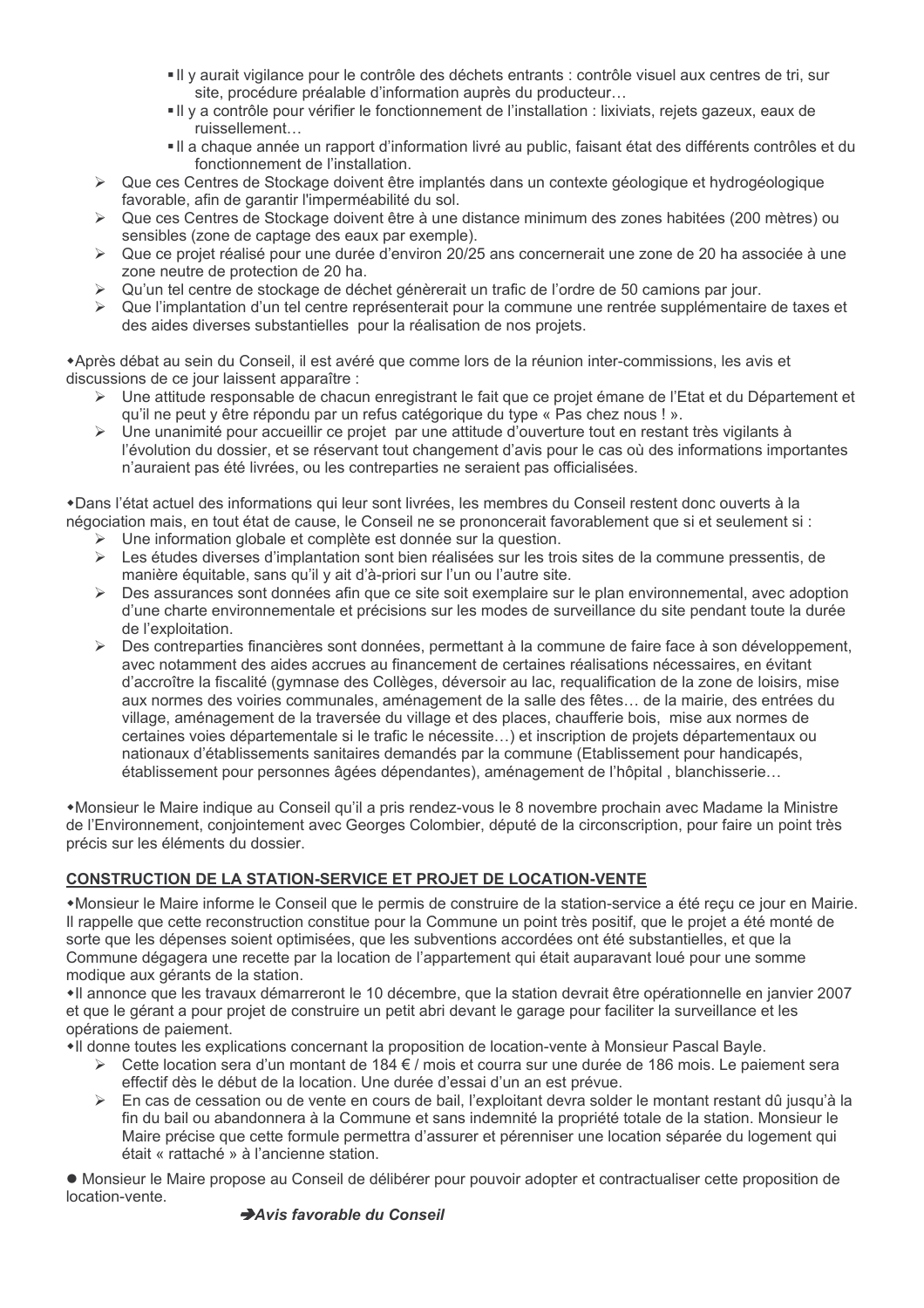# **DIVERS**

# **PARTICIPATION AUX VOIES ET RESEAUX**

\*Monsieur le Maire rappelle qu'au cours de la réunion du 6 juillet, il avait proposé au Conseil de réfléchir à l'intérêt qu'il y aurait pour la Commune d'instaurer le nouveau système de Participation aux Voies et Réseaux. Il rappelle...

- $\triangleright$ ... que le système permet aux communes, dès qu'elles décident de créer une voie urbaine nouvelle ou d'aménager une voie existante, de mettre à la charge de tous les propriétaires des terrains constructibles desservis, le coût des travaux de voirie et d'établissement des réseaux : eau assainissement. électricité. écoulement des eaux pluviales, éclairage public.
- $\triangleright$  ... que les propriétaires ne sont appelés à verser cette participation que lorsqu'ils construisent mais que, d'un commun accord, la commune et les propriétaires peuvent décider un paiement anticipé pour faciliter la réalisation de la voie.
- ... que le Conseil Municipal instaure par délibération le principe de la participation et par délibération  $\blacktriangleright$ spécifique la participation pour chaque voie nouvelle.
- $\blacktriangleright$ ... que le Conseil peut également exempter en totalité de l'obligation de participation les constructions de logements sociaux.

\*M. Yannick Croisier demande si les participations demandées peuvent être modulées. Monsieur le Maire répond que cela est possible, qu'il propose de délibérer ce jour simplement sur le principe et que l'on pourra étudier avec la DDE toutes les modalités d'application.

• Monsieur le Maire propose donc au Conseil de délibérer afin d'adopter le principe de Participation aux Voies et Réseaux

## Avis favorable du Conseil

• Monsieur le Maire propose en outre au Conseil de délibérer afin d'exempter en totalité les constructions de logements sociaux de cette Participation aux Voies et Réseaux.

## Avis favorable du Conseil

## **VIREMENTS DE CREDITS**

\*Monsieur le Maire propose au Conseil de délibérer afin de procéder au virement de crédit suivant :

- . Compte 66111 Intérêts emprunt (intérêt prêt groupe scolaire) + 15 000 €
- Compte 60632 Fournitures de petits équipements
- . Compte 61523 Entretien de voies & réseaux

## Avis favorable du Conseil

• Considérant que les effectifs réels de participation ont été supérieur aux effectifs prévus, Monsieur le Maire propose au Conseil de délibérer afin de procéder à la modification de subvention suivante au Centre Aéré :

 $-8000 \in$ 

 $-7000$  €

| . Subvention votée au Budget Primitif:                | $3\,528 \in$ |
|-------------------------------------------------------|--------------|
| : Montant de la Participation :                       | 4 385 €      |
| . Complément subvention à l'Association les Jacques : | 857€         |
| Avis favorable du Conseil                             |              |
|                                                       |              |

. Monsieur le Maire propose au Conseil de délibérer afin de procéder au virement de crédit suivant :

| . Compte 6574 – Subvention fonctionnement            | $+857 \in$ |
|------------------------------------------------------|------------|
| . Compte 6554 – Contribution organismes regroupement | - 857 €    |
|                                                      |            |

## Avis favorable du Conseil

## **BIENS COMMUNAUX - OFFICE NATIONAL DES FORETS**

• Monsieur le Maire propose au Conseil de délibérer pour pouvoir effectuer la distraction de la parcelle n°23/ canton des Avenières nécessaire à la mise en place des coupes affouagères.

## Avis favorable du Conseil

• Monsieur le Maire propose au Conseil de délibérer pour pouvoir effectuer la distraction des parcelles n°19-20-21 et 22 / canton des Avenières pour vente de coupes de bois.

## Avis favorable du Conseil

## **GROUPE SCOLAIRE - SUIVI DU CHANTIER**

\*Monsieur le Maire expose au Conseil l'état d'avancement des travaux sur le chantier du groupe scolaire :